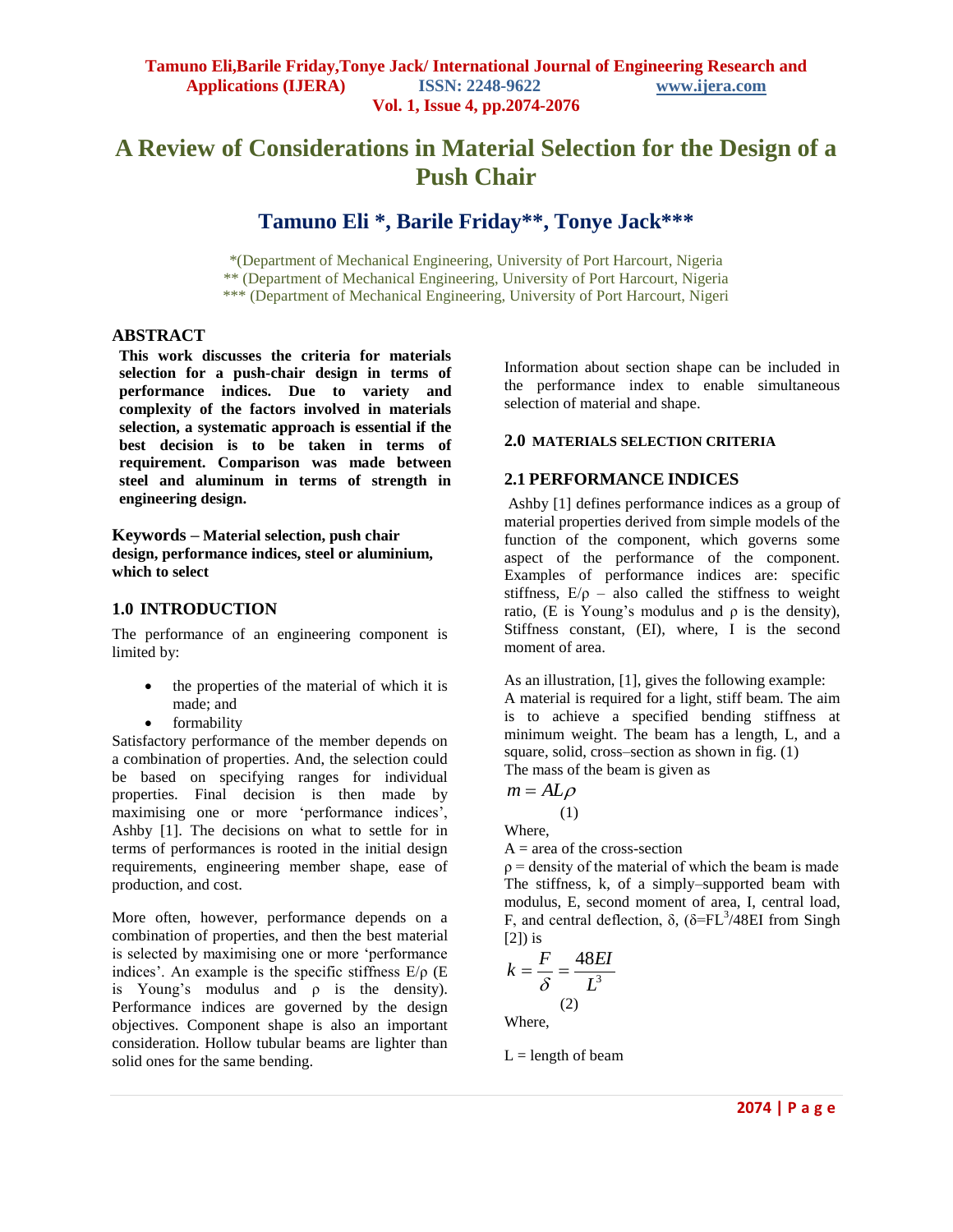#### **Tamuno Eli,Barile Friday,Tonye Jack/ International Journal of Engineering Research and Applications (IJERA) ISSN: 2248-9622 www.ijera.com Vol. 1, Issue 4, pp.2074-2076**

For a square section beam of side length, b, the second moment of area is:

$$
I = \frac{b^4}{12} = \frac{A^2}{12}
$$
 (3)



Fig. (1): A square–section beam loaded in bending – Source: (Ashby [1])

The edge-supports put a restraint on the member, thus, the stiffness, k, and the length, L, are constrained by the design. Optimum selection can be achieved by treating the area, A, as a 'free' variable to minimise the mass, and thus, cost in line with the constraints.

Substituting for, I, in equation (2) and eliminating, A, between this and equation (1) gives,

$$
m = \frac{1}{2} (k)^{0.5} (L)^{2.5} \left( \frac{\rho}{E^{0.5}} \right)
$$
  
(4)

Ashby, [1] deduces that, using this basic model, the mass of the member can then be minimised (and hence, the performance maximised) by seeking the material with the largest value of the performance index defined by equation (5).

$$
m = C \left(\frac{E^{0.5}}{\rho}\right)^{-1}
$$
  
(5)

Other materials selection criteria include, Elastic modulus, Density, Strain rate sensitivity, Formability, Hardness, Damping, and Magnetic properties amongst others.

How these properties affect the performance of an engineering member will depend on the purpose of the design [3].

In the design of the push-chair, hollow cylindrical tubular sections are selected. And, in terms of bending stiffness, hollow tubes are lighter than solid circular ones. The USS, [4] guide is adopted in considerations for using either, steel or aluminium. When strength is the basis for consideration, the following obtains:

#### **2.2 ELASTIC MODULUS**

Selection **advantage for this property leans towards steel.** USS [4], observes that since, the elastic modulus of steel (210 GPa) is three times the elastic modulus of aluminum (70 GPa)**,** in shaping and forming, aluminum possesses higher spring back than mild steels as for example in stamping operations. Same applies when high strength steel is compared to aluminium on a strength-to-strength level.

#### **2.3 DENSITY**

Aluminum  $=$  2.72 Mg/m<sup>3</sup>

Steel = 7.85  $Mg/m^3$ .

Density of Aluminium is, approximately one-third that of steel.

The Criterion for selection is the bending specific stiffness of hollow-sections.

## **2.4 APPLIED SPECIFIC STIFFNESS RELATION**

The applied stiffness relation is: E/ρ. Calculations reveal that, steel, again, has **slight advantage** with a specific stiffness value of 26.75 versus aluminum at 25.74, and thus, suitable for the selected hollow structural sections. Same will apply to other structural sections of other forms.

#### **2.5 STRAIN RATE SENSITIVITY**

USS, [4] notes that steel is strain rate sensitive, while many aluminum structural grades are not. From a safety point of view, in the push-chair design, this is an important design consideration, since the positive strain rate performance displayed by steel, associated with high strain rates are factors in crashworthiness tests. Steel thus, has higher energy absorption at a given part weight. In analyzing the crashworthiness records of both materials [4] concludes that, steel offers the best solution for:

> Maximum energy absorption at mixed failure modes